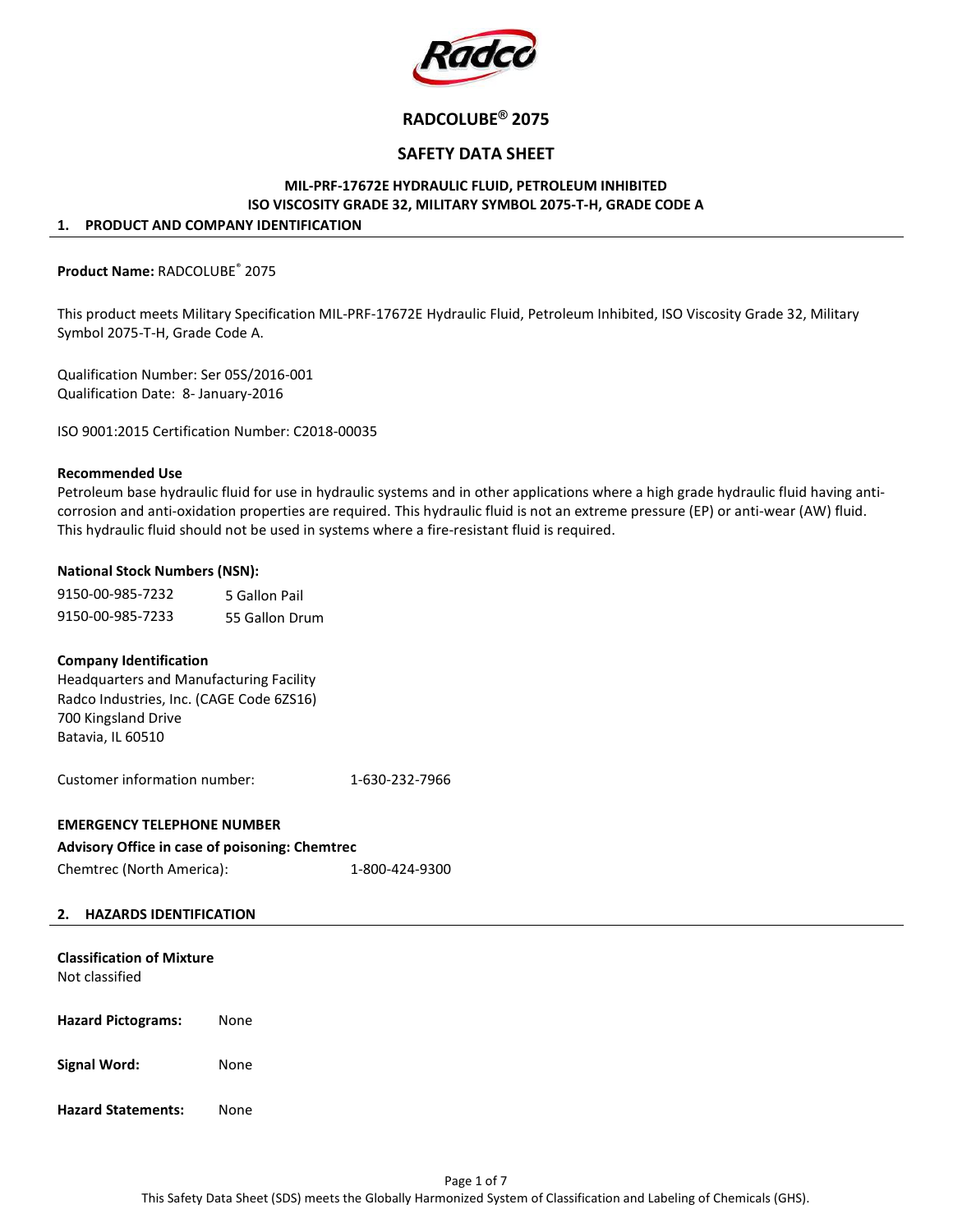

## Precautionary Statements:

| P301 + P315 +P331: | IF SWALLOWED: Do NOT induce vomiting. Get immediate medical advice/attention. |
|--------------------|-------------------------------------------------------------------------------|
| $P305 + P351$ :    | IF IN EYES: Rinse cautiously with water for several minutes.                  |
| P350:              | Gently wash with soap and water.                                              |
| P362:              | Take off contaminated clothing and wash before reuse.                         |
| P405:              | Store locked up.                                                              |
| P501:              | Dispose of contents/container to an approved waste disposal plant.            |

| <b>NFPA Hazard ID</b> |   | <b>HMIS Hazard ID</b> |          |
|-----------------------|---|-----------------------|----------|
| Health:               | n | Health:               | $\Omega$ |
| Flammability:         | 1 | Flammability:         | -1       |
| Reactivity:           | n | Reactivity:           | 0        |

## 3. COMPOSITION/INFORMATION ON INGREDIENTS

| Components                                                | %Content    | <b>CAS Number</b> |
|-----------------------------------------------------------|-------------|-------------------|
| Distillates (petroleum), solvent-dewaxed heavy paraffinic | >90%        | 64742-65-0        |
| Additive package                                          | Proprietary | Proprietary       |

### 4. FIRST-AID MEASURES

#### Eyes

Immediately flush eyes with plenty of water for at least 15 minutes.

#### Ingestion

If swallowed, drink plenty of water, DO NOT induce vomiting. Immediately call a doctor.

#### Inhalation

Move to fresh air. If unconscious place in recovery position and seek medical advice. If respiratory irritation, dizziness, nausea, or unconsciousness occurs, seek immediate medical assistance. Remove from further exposure. Immediately call a doctor.

#### Skin

Wash exposed skin with soap and water.

### 5. FIRE-FIGHTING MEASURES

### Suitable Extinguishing Media

For small fires use carbon dioxide, dry chemical or foam. For large fires use alcohol-type foam, universal type foam or water fog.

### Fire-Fighting Equipment

Firefighter should wear normal protective equipment (full bunker gear) and positive-pressure contained breathing apparatus. Water can be used to cool fire-exposed containers, to protect personnel and to disperse vapors and spills. Water runoff can cause environmental damage. Dike and collect water used to fight fires.

### Special Fire-Fighting Procedures

Use water spray to cool fire-exposed containers and structures. If a rail or tank truck is involved in a fire, isolate for 800 meters (0.5 mile) in all directions. Shut off fuel to fire if it is possible to do so without hazard. If this is impossible, withdraw from the area and let the fire burn out under controlled conditions. Withdraw immediately in case of rising sound from venting safety device or any discoloration of tank due to fire.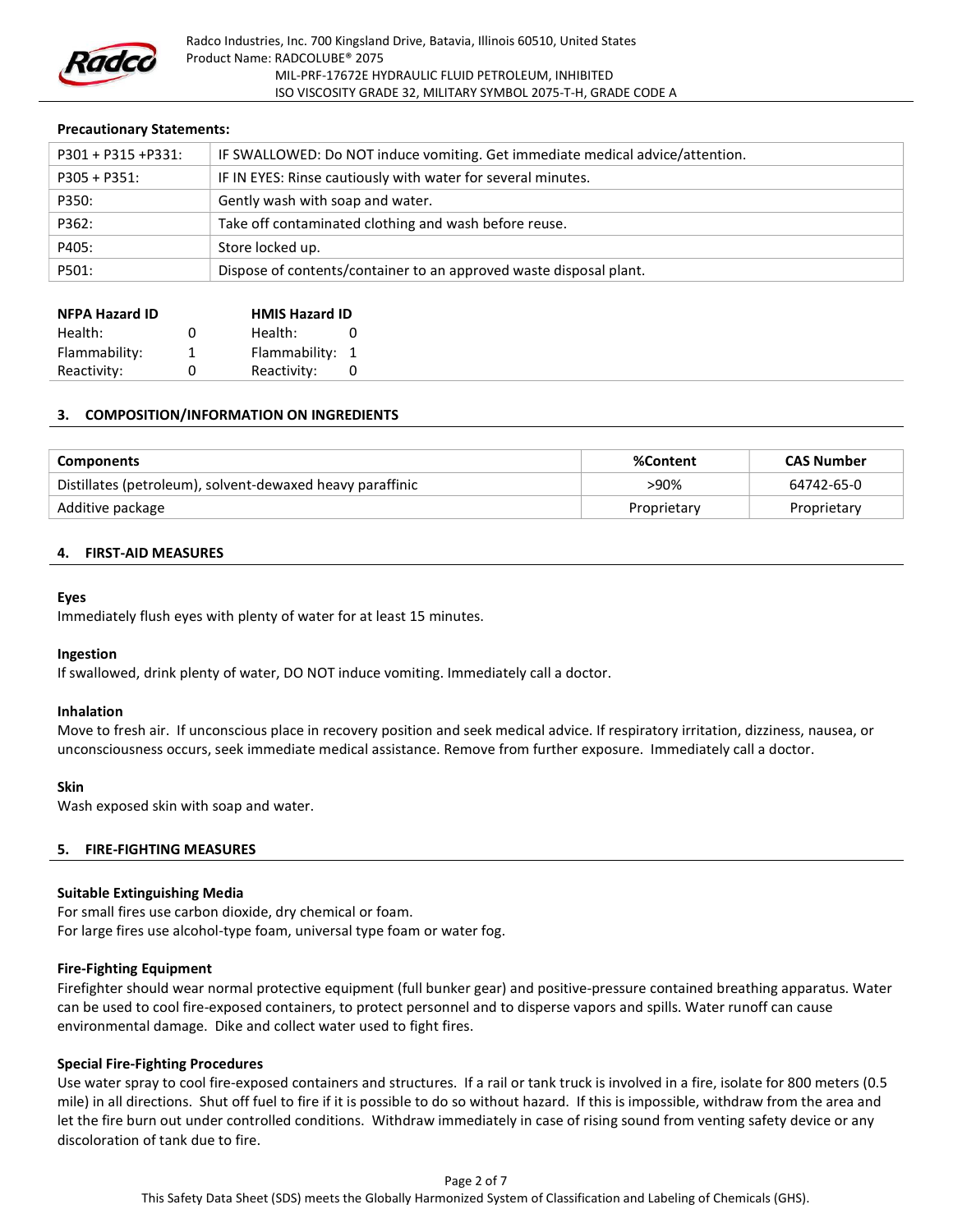

### 6. ACCIDENTAL RELEASE MEASURES

Wear protective clothing when taking up spill. Eliminate sources of ignition. This product is insoluble in water and will float on the surface. Prevent from entering sewers or drains. Should this product enter sewers or drains, it should be pumped out into an open vessel.

## 7. HANDLING AND STORAGE

#### Handling

Do not breathe vapors/dust. Smoking, eating and drinking should be prohibited in the application area. Dispose of rinse water in accordance with local and national regulations.

### Storage

Do not store in open or unlabeled containers. Keep container tightly closed in a dry and well-ventilated place.

## 8. EXPOSURE CONTROLS/PERSONAL PROTECTION

#### Exposure limits

| Component                                                 |            | <b>ACGIH TLV</b> | OSHA PEL |
|-----------------------------------------------------------|------------|------------------|----------|
| Distillates (petroleum), solvent-dewaxed heavy paraffinic | 64742-65-0 | mg/m             | mg/m     |

### Respiratory Protection

Use with adequate ventilation. Avoid breathing vapor. If heated and ventilation is inadequate, use NIOSH certified respirator, which will protect against organic vapor.

### Hand Protection

Wear clothing and gloves that are chemical or oil resistant.

### Eye Protection

Safety glasses, chemical goggles, or face shields recommended to prevent contact.

### Other Protection

Do not eat, drink, or smoke when handling this product.

### 9. PHYSICAL AND CHEMICAL PROPERTIES

| Appearance:                                       | Straw yellow, transparent liquid |
|---------------------------------------------------|----------------------------------|
| Odor:                                             | Faint, petroleum                 |
| Odor threshold:                                   | Not determined                   |
| Auto-ignition temperature:                        | Not determined                   |
| Decomposition temperature:                        | Not determined                   |
| Evaporation Rate (ASTM D972):                     | Not determined                   |
| Flash point Cleveland Open Cup (ASTM D92):        | 213°C (415°F)                    |
| Flash point Pensky-Martens (ASTM D93):            | Not determined                   |
| Flammability (solid, gas):                        | Not flammable                    |
| Lower flammability limit:                         | Not determined                   |
| Upper flammability limit:                         | Not determined                   |
| Initial boiling point and boiling range:          | Not determined                   |
| Melting point/freezing point:                     | Not determined                   |
| Partition coefficient (n-octanol/water), Log Pow: | Not determined                   |
| pH:                                               | Not applicable                   |
| Solubility in water:                              | < 1% at 54°C (129°F).            |

This Safety Data Sheet (SDS) meets the Globally Harmonized System of Classification and Labeling of Chemicals (GHS).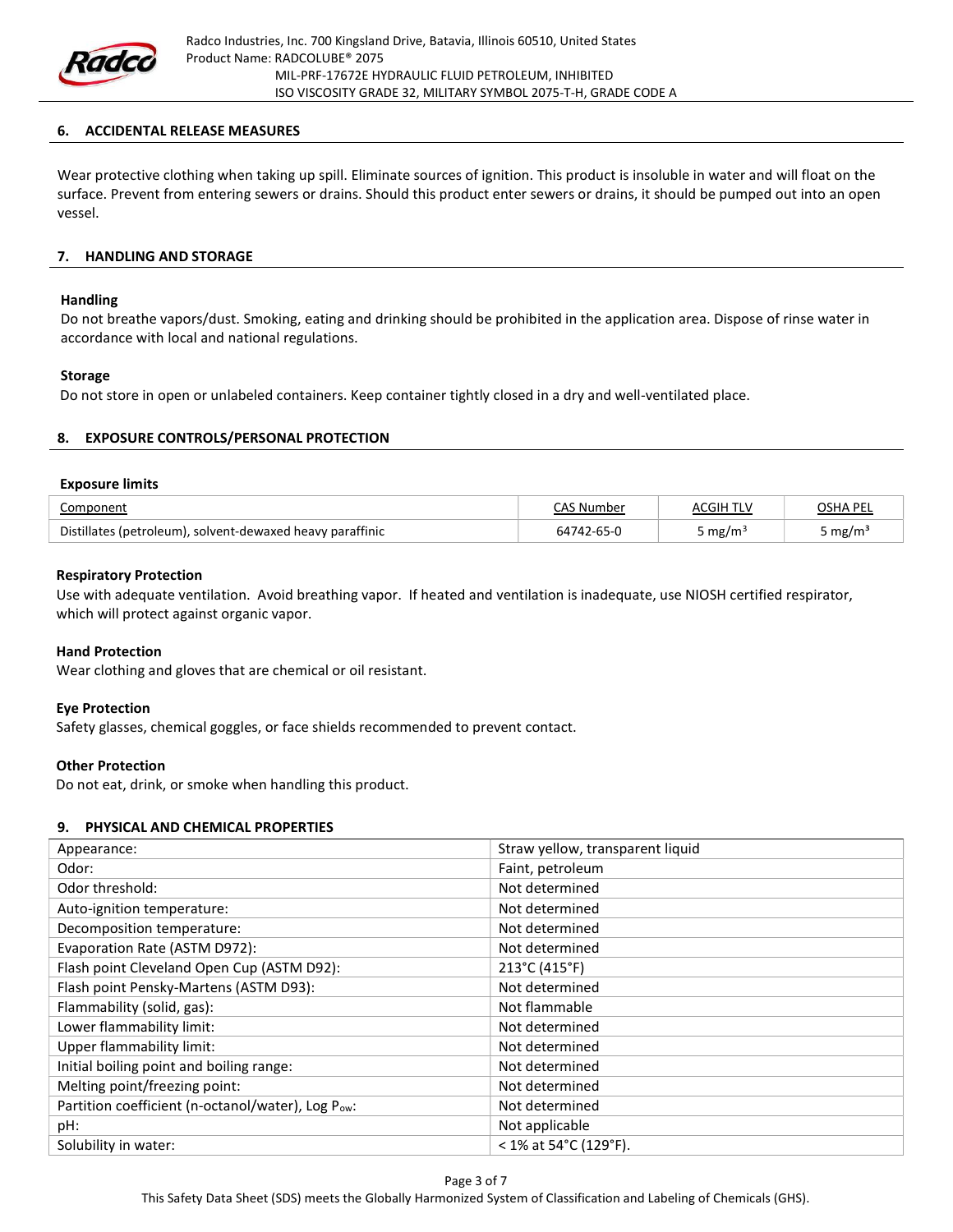

| Relative density (ASTM D1298) 15.6°C/15.6°C: | 0.85                           |
|----------------------------------------------|--------------------------------|
| Vapor density:                               | Not determined                 |
| Vapor pressure:                              | $<$ 0.0001 mmHg at 20°C (68°F) |
| Viscosity (ASTM D445):                       | $28.8 - 35.2$ cSt at 40°C      |

## 10. STABILITY AND REACTIVITY INFORMATION

#### Materials to avoid

Avoid exposure to materials to highly oxidizing substances.

#### Hazardous polymerization

Does not occur.

#### Hazardous decomposition products

Incomplete combustion may give various cracked and oxidized hydrocarbons.

#### **Stability**

Stable

#### 11. TOXICOLOGICAL INFORMATION

| <b>Acute toxicity</b>                                  | <b>Method</b>                                       | <b>Species</b>           | Result                              |
|--------------------------------------------------------|-----------------------------------------------------|--------------------------|-------------------------------------|
| Distillates (petroleum), hydrotreated heavy paraffinic | Dermal                                              | Rabbit                   | $LD_{50}$ > 5000 mg/kg              |
|                                                        | Inhalation                                          | Rat                      | $LC_{50}$ > 5.53 mg/L after 4 hours |
|                                                        | Oral                                                | Rat                      | $LD_{50}$ > 5000 mg/kg body-weight  |
| Additive package                                       | $- -$                                               | --                       | Not classified                      |
|                                                        |                                                     |                          |                                     |
| <b>Aspiration hazard</b>                               | <b>Test Method</b>                                  | <b>Species</b>           | Result                              |
| Distillates (petroleum), hydrotreated heavy paraffinic | <b>OECD 403</b>                                     | Rat                      | $LC_{50}$ > 5.53 mg/L after 4 hours |
| Additive package                                       | --                                                  | $\overline{\phantom{a}}$ | Not classified                      |
|                                                        |                                                     |                          |                                     |
| Carcinogenicity<br><b>Results</b>                      |                                                     |                          |                                     |
| Distillates (petroleum), hydrotreated heavy paraffinic | Not classified as carcinogen by IARC, NTP and OSHA. |                          |                                     |
| Additive package                                       | Not classified as carcinogen by IARC, NTP and OSHA. |                          |                                     |
|                                                        |                                                     |                          |                                     |
| Eye damage / irritation                                | <b>Test Method</b>                                  | <b>Species</b>           | <b>Results</b>                      |
| Distillates (petroleum), hydrotreated heavy paraffinic | <b>OECD 405</b>                                     | Rabbit                   | Not irritating                      |
| Additive package                                       |                                                     | --                       | Not classified                      |
|                                                        |                                                     |                          |                                     |
| <b>Germ cell mutagenicity</b>                          | <b>Test Method</b>                                  | <b>Species</b>           | <b>Results</b>                      |
| Distillates (petroleum), hydrotreated heavy paraffinic | <b>OECD 471</b>                                     | S. typhimurium           | Not mutagenic                       |
| Additive package                                       | --                                                  | $-$                      | No data available                   |

| <b>Reproductive toxicity</b>                           | <b>Test Method</b> | Species | <b>Results</b>                          |
|--------------------------------------------------------|--------------------|---------|-----------------------------------------|
| Distillates (petroleum), hydrotreated heavy paraffinic | <b>OECD 421</b>    | Rat     | NOAEL $\geq 1000$ mg/kg body-weight/day |
| Additive package                                       | $- -$              | $- -$   | No data available                       |

#### Respiratory sensitization

No data available

| <b>Skin sensitization</b>                              | <b>Test Method</b> | <b>Species</b> | <b>Results</b>  |
|--------------------------------------------------------|--------------------|----------------|-----------------|
| Distillates (petroleum), hydrotreated heavy paraffinic | OECD 406           | Guinea pig     | Not sensitizing |
| Additive package                                       | $- -$              | $-$            | Not classified  |
|                                                        |                    |                |                 |

Skin corrosion/irritation Test Method Species Results

Page 4 of 7

This Safety Data Sheet (SDS) meets the Globally Harmonized System of Classification and Labeling of Chemicals (GHS).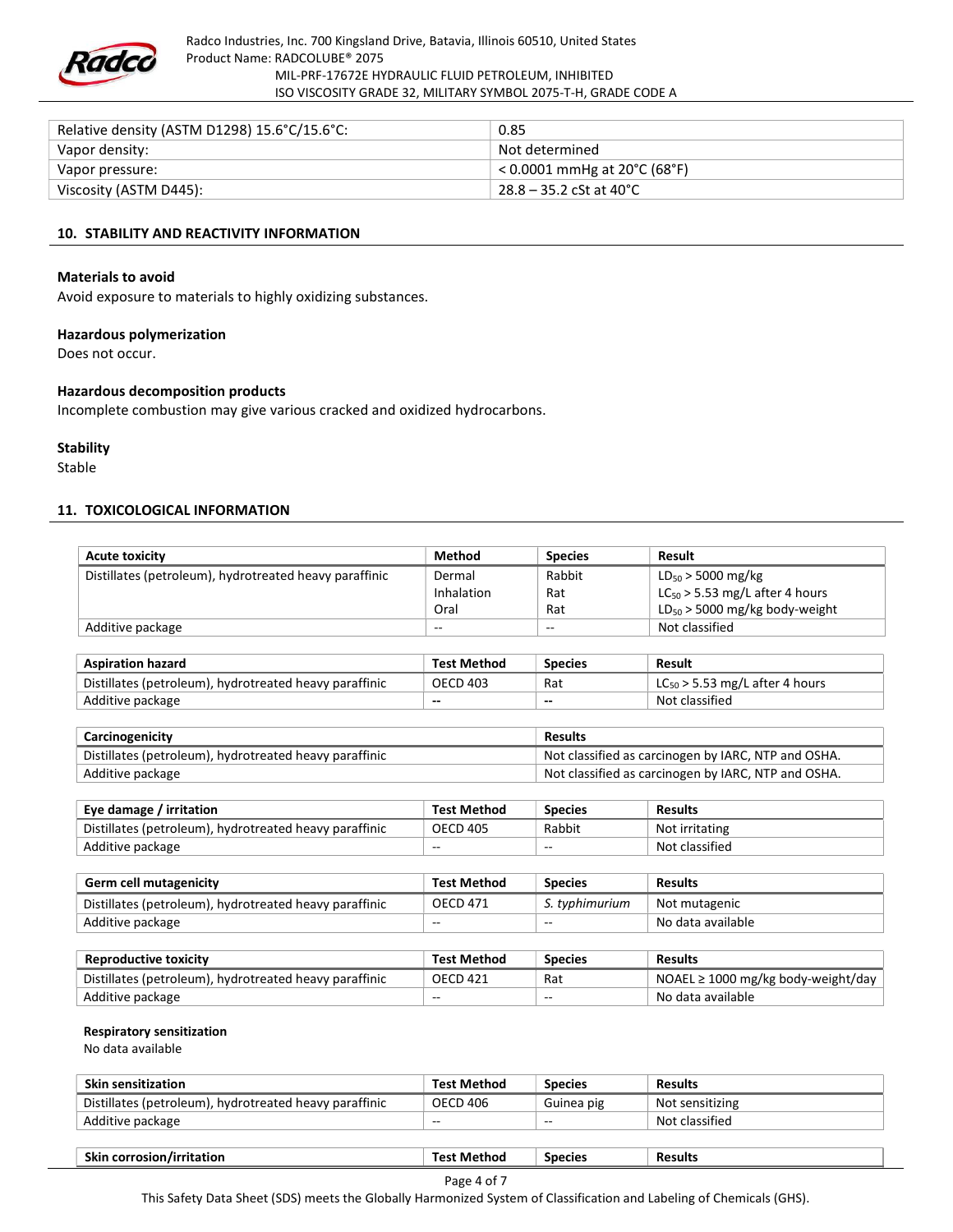

| Distillates (petroleum), hydrotreated heavy paraffinic  | $\sim$             | Rabbit         | Not irritating                |
|---------------------------------------------------------|--------------------|----------------|-------------------------------|
| Additive package                                        | $- -$              | $- -$          | Not classified                |
|                                                         |                    |                |                               |
| Specific target organ toxicity (STOT)-repeated exposure | <b>Test Method</b> | <b>Species</b> | <b>Results</b>                |
| Distillates (petroleum), hydrotreated heavy paraffinic  | Dermal             | Rat            | $NOAEL < 30$ mg/kg/day        |
|                                                         | Inhalation         | Rat            | NOAEL > 980 mg/m <sup>3</sup> |
|                                                         | Oral               | Rat            | NOAEL < 125 mg/kg/day         |
| Additive package                                        |                    |                | Not classified                |

Specific target organ toxicity (STOT)-single exposure

No data available

### 12. ECOLOGICAL CONSIDERATIONS

| <b>Aquatic Toxicity</b>                                | <b>Test Method</b> | <b>Species</b> | <b>Results</b>        |
|--------------------------------------------------------|--------------------|----------------|-----------------------|
| Distillates (petroleum), hydrotreated heavy paraffinic | OECD 202           | Daphnia sp.    | NOEL > 10,000 mg/L    |
|                                                        | <b>OECD 203</b>    | P. promelas    | NOEL $\geq 100$ mg/L  |
|                                                        | $(O)$ SAR          | O. mykiss      | NOEL $\geq 1000$ mg/L |
| Additive package                                       | $- -$              | $-$            | Not classified        |

| <b>Biodegradation</b>                                  | <b>Results</b>            |
|--------------------------------------------------------|---------------------------|
| Distillates (petroleum), hydrotreated heavy paraffinic | Not readily biodegradable |
| Additive package                                       | No data available         |

#### 13. DISPOSAL INFORMATION

This unused material, when discarded or disposed of, is not specifically listed as a hazardous waste in Federal regulations; however, it could be considered hazardous if it meets U.S. EPA (40 CFR Subpart C) criteria for being toxic, corrosive, ignitable, or reactive. This material could also become hazardous waste if it is mixed with or meets a listed hazardous waste. If it is a hazardous waste, regulations in 40 CFR 262-266, 268, 270, and 279 may apply.

#### 14. TRANSPORT INFORMATION

# United States Department of Transportation (DOT)

Not regulated

Canada Transport - Transportation of Dangerous Goods (TDG) Not regulated

# International Air Transport Association (IATA)

Not regulated

International Carriage of Dangerous Goods by Inland Waterways (AND) Not regulated

International Carriage of Dangerous Goods by Rail (RID)

Not regulated

International Carriage of Dangerous Goods by Road (ADR) Not regulated

### International Civil Aviation Organization (ICAO)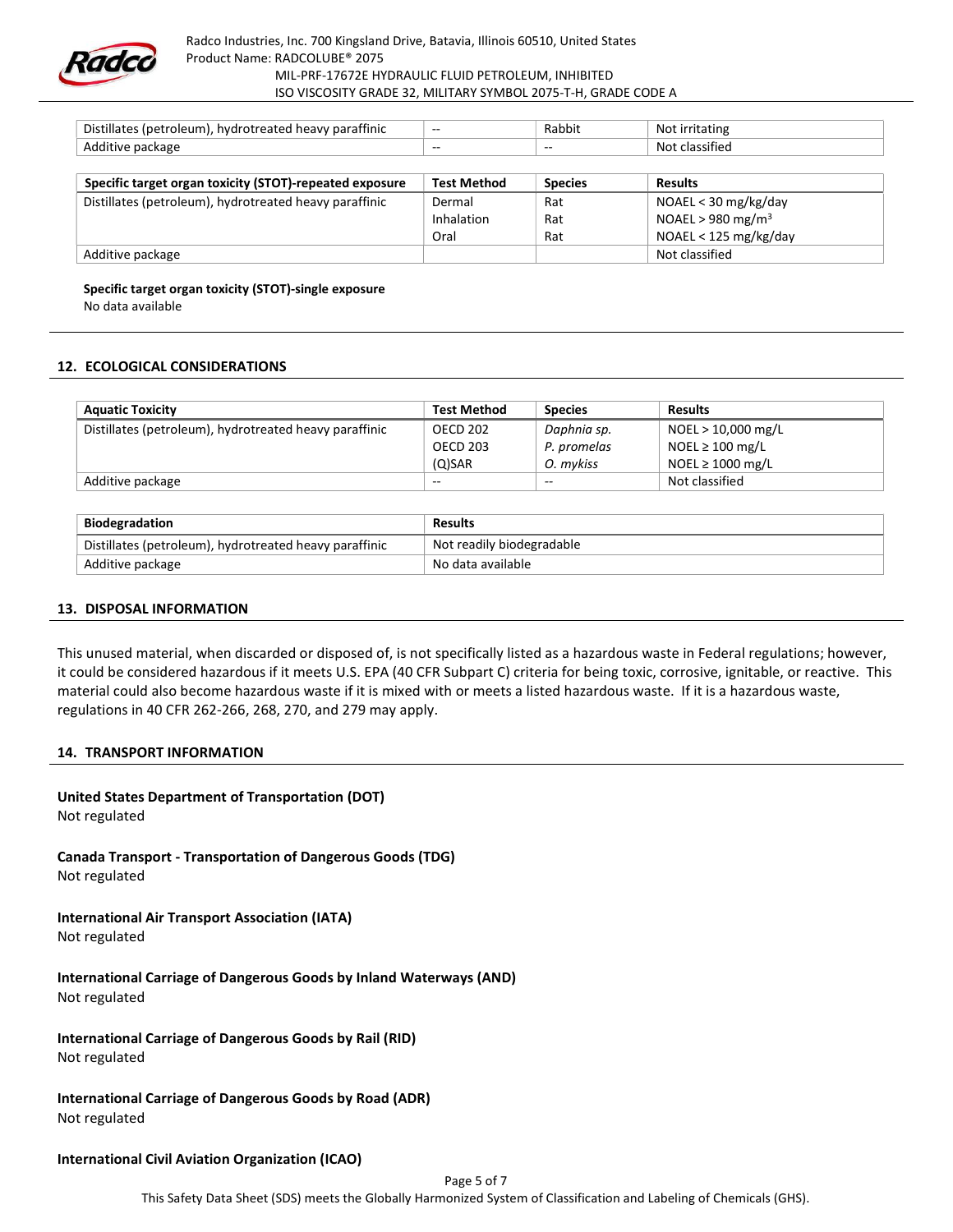

Not regulated

International Maritime Dangerous Goods Code (IMDG Code) Not regulated

## 15. REGULATORY INFORMATION

## California (Proposition 65)

This product does not contain any of the substances known to the State of California to cause cancer, birth defects, or reproductive harm.

### CERCLA Reportable Quantity

This product is not reportable under 40 CFR Part 302.4.

## Environmental Protection Agency

None of the ingredients are listed

## National Toxicology Program (NTP)

None of the ingredients are listed.

## OSHA Hazard Communication Standard

Not hazardous per 29 CFR 1910.1200(d).

## SARA Title III Section 302 Extremely Hazardous Substances (40 CFR Part 355)

This product is not regulated under Section 302 of SARA and 40 CFR Part 355.

### SARA Title III Sections 311/312 Hazardous Categorization (40 CFR Part 370)

Hazardous categories for this product are: Acute = No Chronic = No Fire = No Pressure = No Reactive = No

## SARA Title III Section 313 (40 CFR Part 372)

This product is not regulated under Section 313 of SARA and 40 CFR Part 372.

U.S. Inventory (TSCA) Listed on inventory.

Australia Inventory (AICS) Listed on inventory.

Canada Inventory (DSL) All of the ingredients are listed.

China (CICS) None of the ingredients are listed.

# EC Inventory (EINECS/ELINCS)

In Compliance

# International Agency for Research on Cancer (IARC)

None of the ingredients are listed.